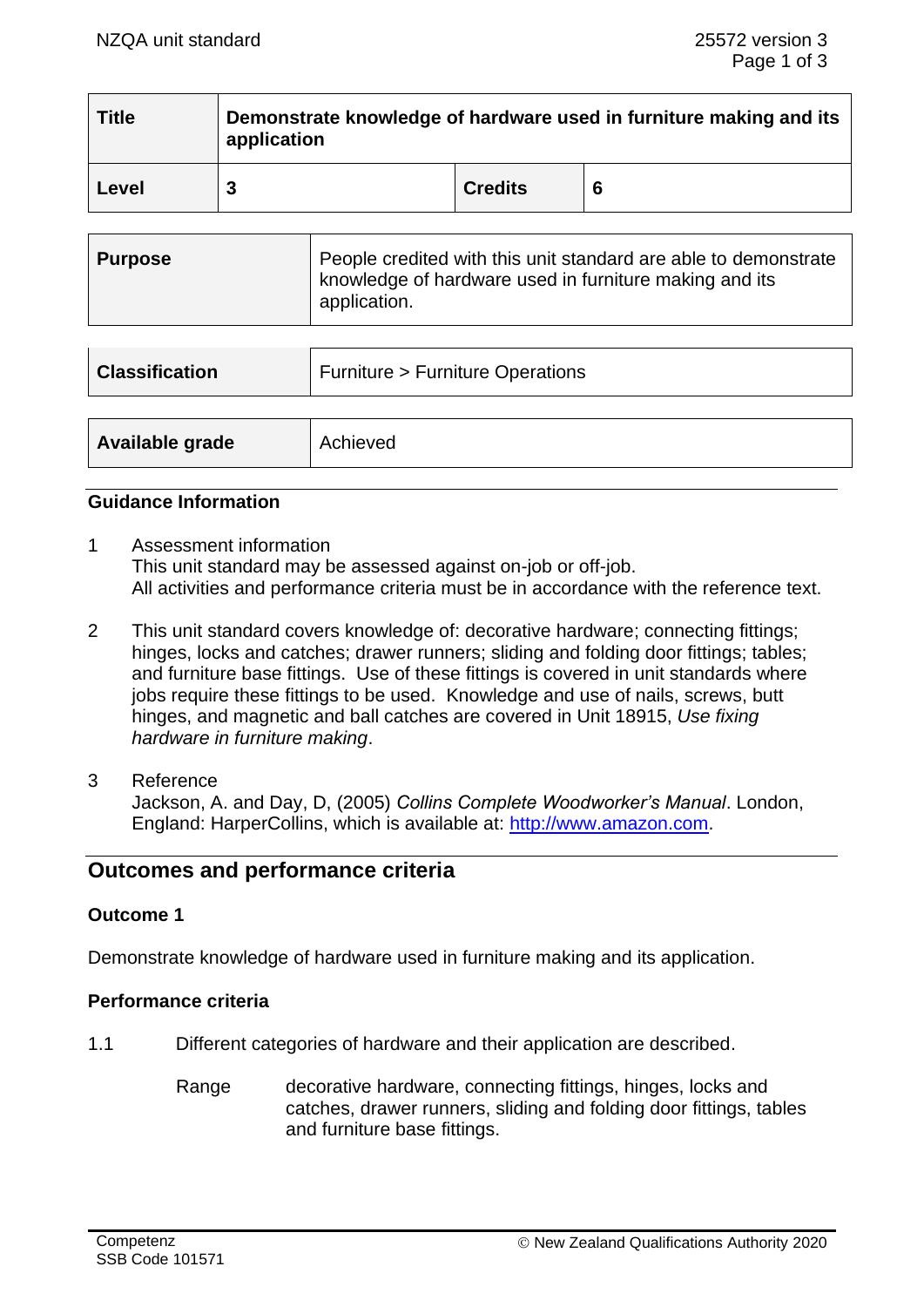- 1.2 Commonly used decorative hardware are identified and a situation where each would be used is explained.
	- Range may include but is not limited to handles, knobs, flush handles, hooks; evidence of three decorative hardware is required.

1.3 Commonly used connecting fittings are identified and a situation where each would be used is explained.

> Range may include but is not limited to – cam, dowel connectors, work top connector; evidence of three fittings is required.

1.4 Commonly used hinges are identified and a situation where each would be used is explained.

> Range may include but is not limited to – concealed hinge, piano hinge, glass door hinge; evidence of three hinges is required.

- 1.5 Commonly used locks and catch are identified and a situation where each would be used is explained.
	- Range may include but is not limited to drawer lock, door lock, cabinet catch; evidence of three is required.
- 1.6 Commonly used drawer runners are identified and a situation where each would be used is explained.

Range may include but is not limited to  $-$  single extension, double extension, metal sided runner, soft close runner; evidence of three is required.

1.7 Commonly used sliding and folding door fittings are identified and a situation where each would be used is explained.

> Range may include but is not limited to – multi track, single track, bifold track; evidence of three is required.

1.8 Commonly used tables and furniture base fittings are identified and a situation where each would be used is explained.

> Range may include but is not limited to – adjustable feet and/or legs, corner brackets, table extensions; evidence of three is required.